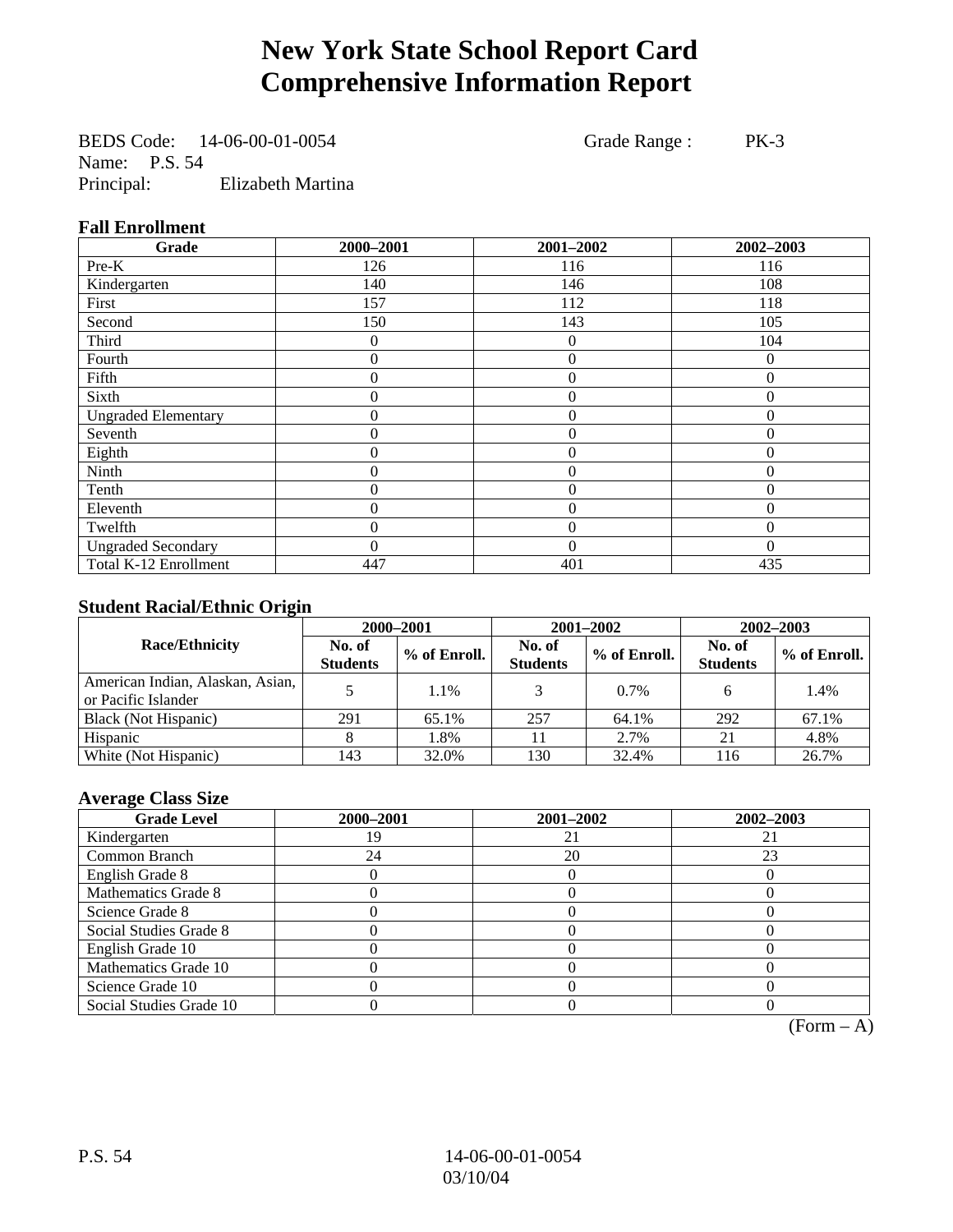### **District Need to Resource Capacity Category**

| <b>N/RC</b> Category | <b>Description</b>                                                                                                                                                                  |
|----------------------|-------------------------------------------------------------------------------------------------------------------------------------------------------------------------------------|
|                      | This is one of the large city school districts; Buffalo, Rochester,<br>Syracuse, or Yonkers. All these districts have high student needs<br>relative to district resource capacity. |

#### **Similar School Group and Description**

| <b>Similar School Group</b> | <b>Description</b>                                                                                                                                                                                                           |
|-----------------------------|------------------------------------------------------------------------------------------------------------------------------------------------------------------------------------------------------------------------------|
|                             | All schools in this group are elementary level schools in large cities<br>other than New York City. The schools in this group are in the<br>lower range of student needs for elementary level schools in these<br>districts. |

All schools within the same N/RC category are divided into three similar school groups defined by the percentage of students in the school who are eligible for the free-lunch program and/or who are limited English proficient (also known as English language learners).

#### **Student Demographics Used To Determine Similar Schools Group**

|                                   | 2000-2001 |         | $2001 - 2002$ |         | $2002 - 2003$ |         |
|-----------------------------------|-----------|---------|---------------|---------|---------------|---------|
|                                   | Count     | Percent | Count         | Percent | Count         | Percent |
| <b>Limited English Proficient</b> |           | 0.0%    |               | 0.0%    |               | $0.0\%$ |
| Eligible for Free Lunch           | 248       | 55.5%   | 169           | 42.1%   | 208           | 47.8%   |

#### **Attendance and Suspension**

|                               | 1999–2000                 |                   | 2000-2001                 |                   | $2001 - 2002$             |                   |
|-------------------------------|---------------------------|-------------------|---------------------------|-------------------|---------------------------|-------------------|
|                               | No. of<br><b>Students</b> | $%$ of<br>Enroll. | No. of<br><b>Students</b> | $%$ of<br>Enroll. | No. of<br><b>Students</b> | $%$ of<br>Enroll. |
| <b>Annual Attendance Rate</b> |                           | 94.6%             |                           | 94.6%             |                           | 94.1%             |
| <b>Student Suspensions</b>    |                           | 0.9%              |                           | 3.6%              |                           | 2.5%              |

### **Student Socioeconomic and Stability Indicators**

#### **(Percent of Enrollment)**

|                          | 2000–2001 | 2001-2002 | 2002-2003  |
|--------------------------|-----------|-----------|------------|
| <b>Reduced Lunch</b>     | 5.9%      | 15.5%     | 10.3%      |
| <b>Public Assistance</b> | 41-50%    | 71-80%    | $41 - 50%$ |
| <b>Student Stability</b> | $00\%$    | 81%       | 77%        |

#### **Staff Counts**

| <b>Staff</b>                          | 2002–2003 |
|---------------------------------------|-----------|
| <b>Total Teachers</b>                 | 31        |
| <b>Total Other Professional Staff</b> |           |
| <b>Total Paraprofessionals</b>        | NΑ        |
| Teaching Out of Certification*        | NΑ        |
| Teachers with Temporary Licenses      | NА        |

\*Teaching out of certification more than on an incidental basis. Teachers with temporary licenses are also counted as teaching out of certification.

 $(Form - B)$